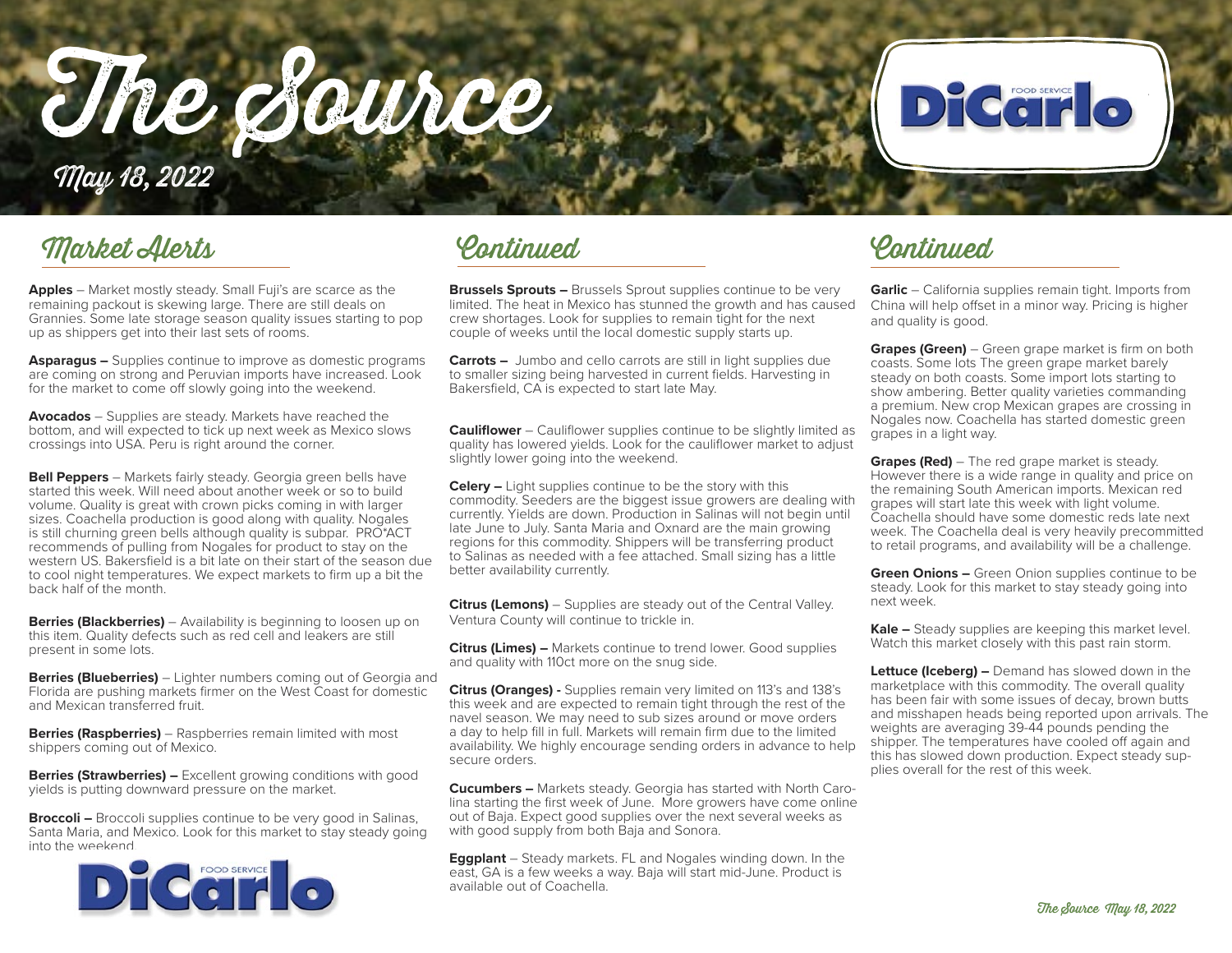The Source May 18, 2022

### Market Alerts Continued Weather

**Lettuce Leaf** – Romaine as well as all leaf items are steady in the market. Fringe and tip burn as well as some smaller length leaf items have been reported. Slight decay has been seen as well. Romaine hearts continue to have ample supplies to allow suppliers to flex for good volume type orders. The weather has cooled down and has slowed the growth pattern of the plants. Overall demand is off. Expect ample supplies on all leaf items for the entire week.

**Lettuce Tender Leaf** – Good supplies with quality overall fair to good with texture and size within specification. Italian parsley continues to be very limited. The recent heat has caused seeders causing an industry-wide shortage on Italian parsley.

**Melons (Cantaloupe) –** Imports in Florida should finish at the end of next week. Volume out of Nogales is picking up quickly and California has started in a light way in the Imperial Valley.

**Melons (Honeydew) –** Honey dews from central America will finish in Florida at the end of next week. Volume out of Nogales is picking up quickly and putting severe downward pressure on the market. California has started in a light way in the Imperial Valley.

**Melons (Watermelon) –** Increased supplies in Mexico and Florida are bringing this market lower. Good quality on both coasts.

**Mushrooms** – Pricing is elevated but supplies are promotable.

**Onions** – Domestic Texas onion season winding down. Mexican onions are available. CA Desert winding down, preparing for transition to Central Valley. New Mexico is starting in a light way after Memorial Day.



**Pears** –Washington pear inventories are starting to thin out. Prices are generally higher. New crop California Bartletts will start about July 11th.

**Pineapples** – Steady volume on the pineapple front. Fruit quality is good right now with no issues forecasted for the near future.

**Potatoes** – Norkotahs are becoming scared. Sheds are limiting runtime to extend burbank season. Burbank pricing is active; supplies are limited.

**Squash** – Markets steady to slightly higher. Strong supplies out east, GA will go thru May followed be regional deals. Nogales continues to wind down. Fresno squash is available although been slowed by cooler weather. Santa Maria will start first picks this week.

**Stone Fruit** – California peaches, nectarines and apricots have started. Lots of small peaches available. Not very many 56s and larger. Nectarines and Cots still fairly tight. Expect this market to ease off in the next couple of weeks.

**Tomatoes** – Prices are higher on all varieties. Florida is the primary region on rounds with supply for at least the next month or so. Mexico is in much lighter volume with only shippers that have late season deals left at this point. The combination of better demand, and much lighter volume out of Mexico has allowed the Florida shippers to push the market higher. Roma and grape tomato prices are higher as well. We will see roma and grape volume out of Mexico continue to decrease, but Baja will start building volume over the next couple of weeks which should help take some pressure off the current market. Overall quality is generally good.



**Strawberries Blackberries (Past Peak Season)**

**California** – High pressure continues to bring above average temps with breezy onshore winds gusting to 30 mph. The marine layer will continue to affect the coast and some coastal valleys overnight and into the morning. The high pressure tapers on Friday, but temps will still remain above average through the weekend.

DICCITO

**Mexico –** Steady warms temps through the weekend across the growing areas of Central Mexico. Light isolated shower activity remains possible over the next five days but chances are limited. Daytime temps will likely max out in the mid 80s to mid 90s over most fields. Early morning temps should cool into the mid 50s to mid 60s through Sunday morning.

**Florida** – High pressure remains over the western Atlantic, with light and breezy southerly flow over the southern tip curling to the west over the northern peninsula, turning south for weeks end. Expect heavy afternoon thunderstorms starting Friday midday and lasting thru the weekend, with 2 to 4 inches of rain over the central peninsula.

**Arizona** –Wind gusts up to 30 mph increasing to 40 mph Friday duo to a weak passing cold system that will keep temps close to seasonal averages Wednesday through Friday.

**Freight** 

Trucks in the Northwest, Idaho, and California remain steady. The national average on diesel fuel didn't change and is still at 5.613 per gallon.